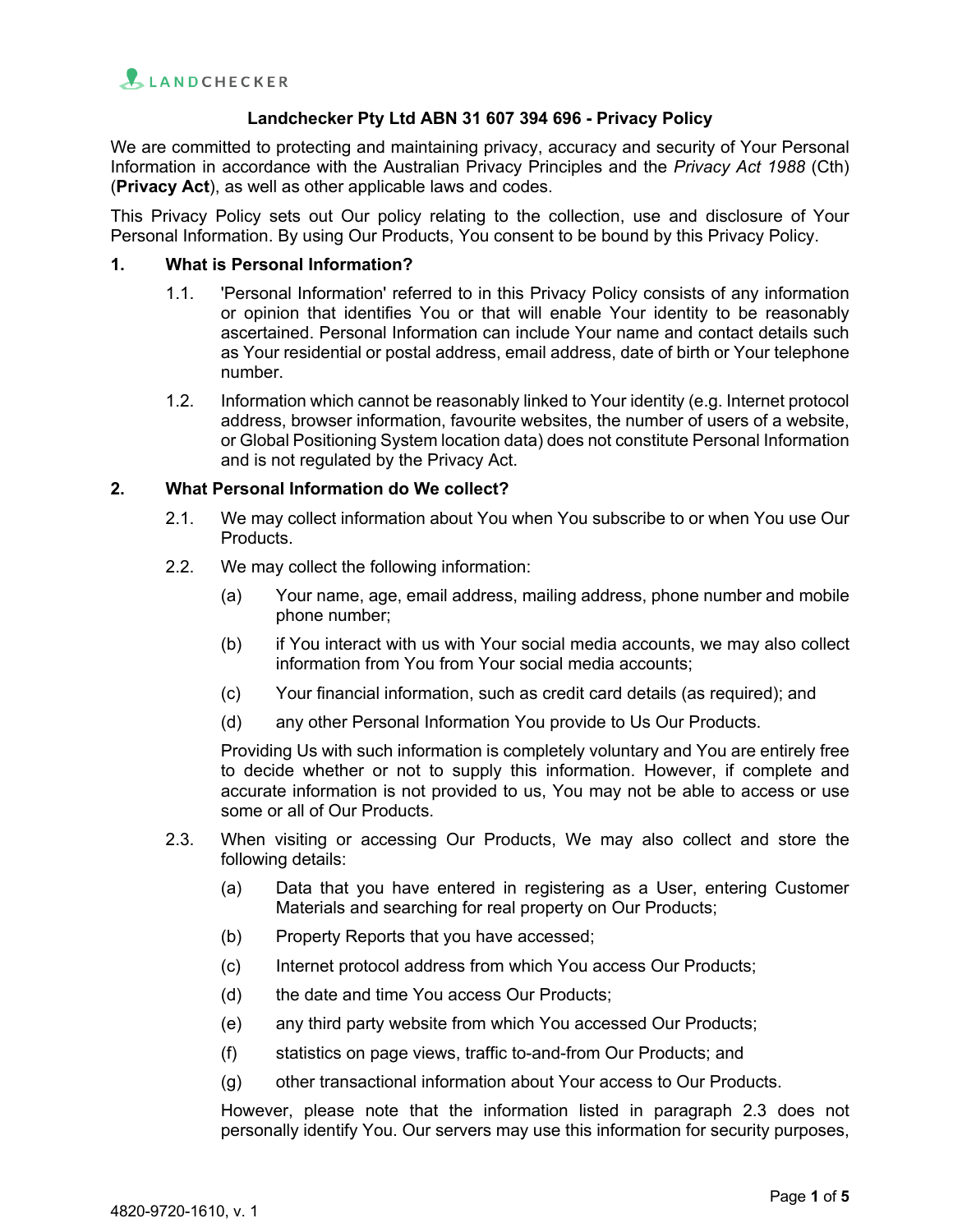# LANDCHECKER

systems administration, to enforce compliance with our terms and conditions and to protect our products, services and website. We may also evaluate anonymous or de-identified data sets for statistical purposes.

# **3. How do We use Personal Information?**

In addition to using Your Personal information to provide Our Products to You or Your organisation, this information may be used:

- (a) to verify Your identity, respond to Your requests, and contact You when necessary;
- (b) to provide You with news, information and marketing or promotional material in relation to Our Products, Our company or Our affiliates;
- (c) to monitor who is accessing Our Products;
- (d) to profile the type of people using Our Products;
- (e) to improve Our Products; and
- (f) as otherwise permitted by law.

## **4. To whom do We disclose Personal Information?**

- 4.1. We may provide Your Personal information to:
	- (a) parties to whom You authorise us to disclose Your Personal Information, including, for the avoidance of doubt:
		- (1) if You use Claim My Property, other Users of Claim My Property, who elect to be introduced to Agents, agree that by making that election, the user's Personal Information will be provided to Agents; and
		- (2) for the purposes of providing Communication Services;
		- (3) for the purposes of providing promotional communications that may be of interest to you in connection with Our Products, including by email and displaying advertisements on other websites and applications;
	- (b) advertisers of services whose details will appear on Property Reports that you have paid for;
	- (c) Our affiliates, contractors and Service Providers, assisting Us in the provision of Our Products to You, who may be located outside of Australia, including, but not limited to the United States of America;
	- (d) government and regulatory authorities, as required or authorised by law; or
	- (e) other third parties as permitted by law.
- 4.2. Our staff, affiliates, contractors and service providers who handle or obtain Personal Information are subject to obligations of confidentiality and privacy under Privacy Legislation and this Privacy Policy.
- 4.3. However, notwithstanding paragraphs 4.1 and 4.2, You acknowledge that by providing us with Your Personal Information and agreeing to the disclosure of Your Personal Information to third parties operating outside of Australia, we will no longer be required to take reasonable steps to ensure the overseas third parties' compliance with Privacy Legislation and any applicable privacy laws in relation to Your Personal Information and we will not be liable to You for any breach of Privacy Legislation by these overseas third parties on the basis that You consent to such disclosure.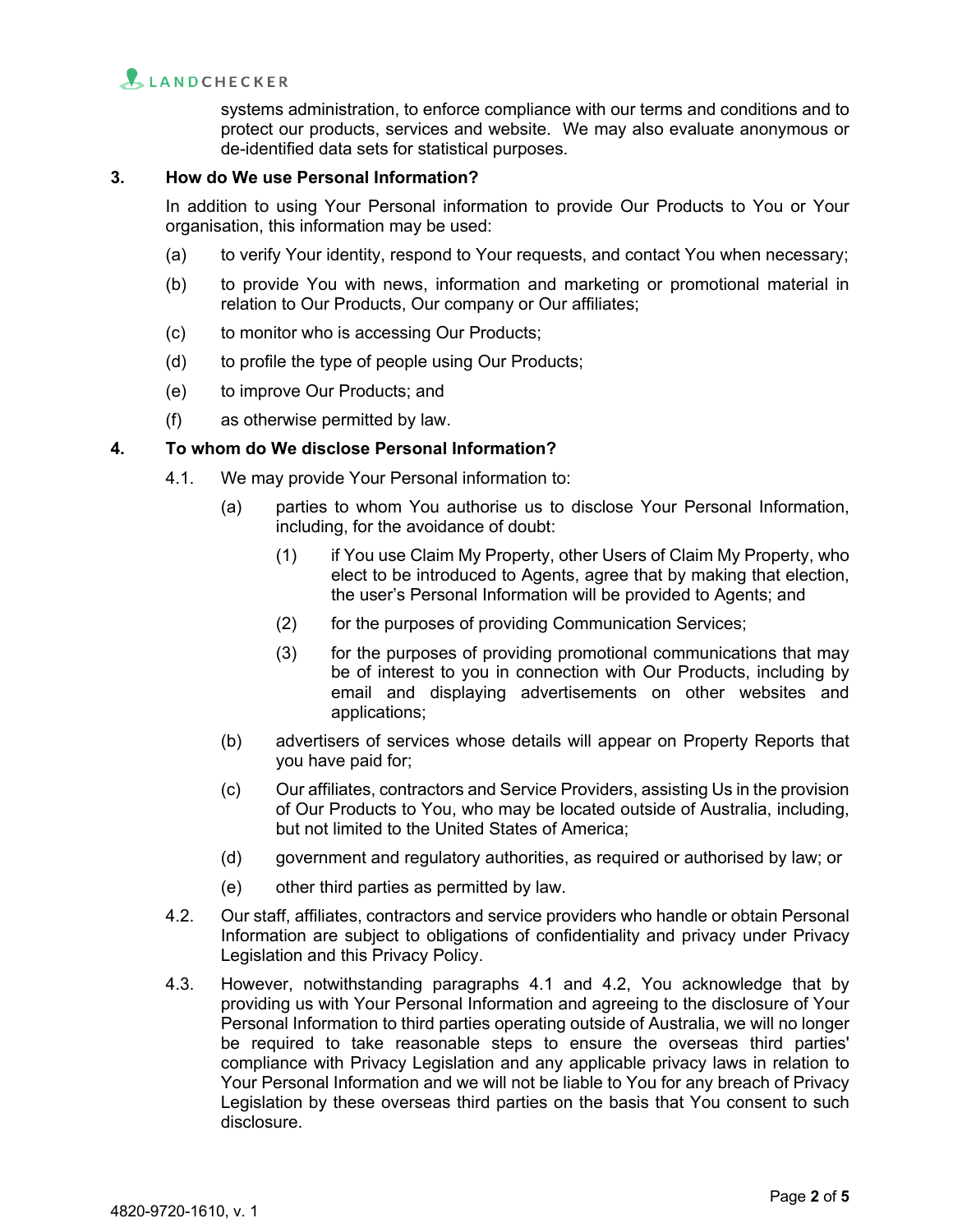

# **5. Can I opt-out of providing Personal Information?**

- 5.1. If You do not wish to have Your Personal Information used or disclosed in a manner described in this Privacy Policy, You can contact us. However, please note that if You do so, You may not be able to access, or use, all or part of Our Products.
- 5.2. Notwithstanding paragraph 5.1, We may still use or disclose Your Personal Information if:
	- (a) We subsequently notify You of the intended disclosure and You do not object to that use or disclosure;
	- (b) We believe that the use or disclosure is reasonably necessary to assist a law enforcement agency or an agency responsible for government or public security in the performance of their functions;
	- (c) to enforce Our terms and conditions;
	- (d) to protect Our rights;
	- (e) to protect the safety of members of the public and users of Our Products; or
	- (f) We are required by law to disclose the information.

# **6. Can I opt-out of promotional and marketing content?**

- 6.1. You may, at any time, elect to opt-out of receiving direct marketing and promotional communications by contacting Our Privacy Officer in accordance with paragraph 11.1 or by any other simple means to opt-out We provide You. However, please note that some of Our services may include a direct marketing and promotional communications feature which cannot be removed and as such You may not be able to access or use some of Our Products if You elect to opt-out of all direct promotional and marketing communications.
- 6.2. All emails and newsletters provide You with instructions for opting-out of these future communications.

#### **7. Third Party Providers**

- 7.1. For Your convenience, Our Products may contain links and pointers to advertisements, applications and internet sites maintained by external third party providers (**Third Party Providers**). Some Third Party Providers' websites can be accessed and viewed through Our Products whilst others may run independently. Third Party Providers are not under Our control and We are not responsible for their content (including suitability for Your intended use) or any link contained in the Third Party Provider's website. We do not endorse any information on Third Party Providers' websites nor any associated organisation, product or services.
- 7.2. You are responsible for reading the privacy policies and/or practices associated with the Third Party Provider separately.

#### **8. Use of Cookies**

- 8.1. In accessing Our Products, We may also utilise "cookies" to enable Us to monitor traffic patterns and to serve You more efficiently.
- 8.2. Cookies are small data files which are placed on Your computer by web servers when You visit certain websites. Our Products use cookies to allow us to identify regular visitors and collects information about Your usage of the website. A cookie does not identify You personally, but it does identify Your computer. You can set Your internet browser to notify You when You receive a cookie and this will provide You with an opportunity to either accept or reject it in each instance.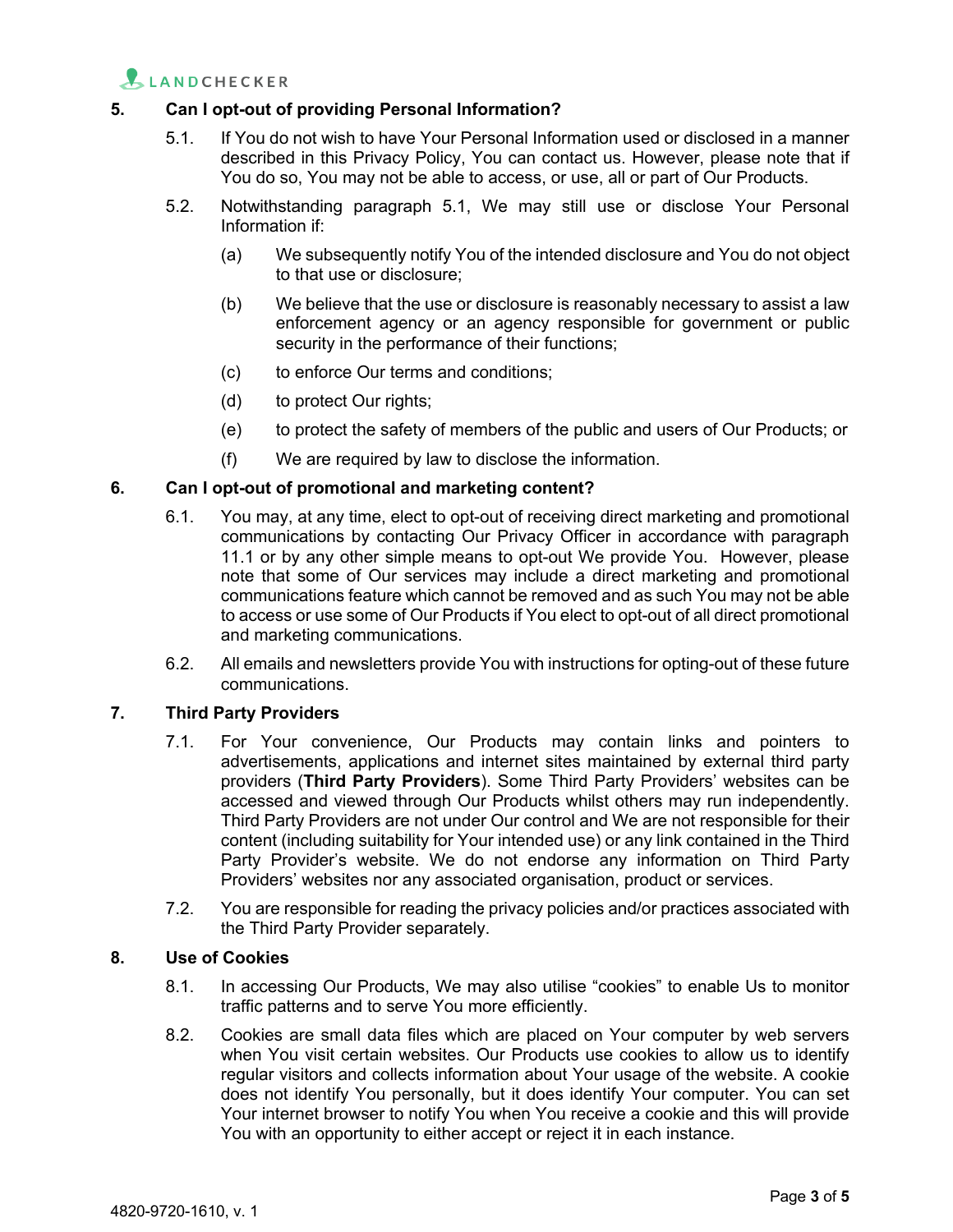

# **9. Data Security**

- 9.1. We will take all commercially reasonable steps to protect all Personal Information which We hold from misuse, loss and from unauthorised access, modification or disclosure. The security of our systems is regularly reviewed to ensure ongoing protection against damage, loss and/or unauthorised access. Our security precautions are regularly updated and improved in line with technical developments.
- 9.2. However, You should be aware that no data transmission over the internet can be guaranteed as completely secure. We do not warrant the security of any information You transmit to us over the internet, and You do so at Your own risk.
- 9.3. Please note that we may use overseas facilities to process, store*,* and encrypt or back up information.

#### **10. How can You access and correct Your Personal Information?**

- 10.1. We encourage You to update Us regularly with Your Personal Information to ensure that the information that We hold about You is up-to-date, accurate and complete. You may make a request for access to or correction of any personal information we hold about You at any time. We may request You to verify Your identity before processing Your request.
- 10.2. A fee will not apply to making a request for access to or to update Your Personal Information. However, a fee may apply and be charged for providing the information to You. The fee covers the cost to us in collating, copying and providing certain information to You.
- 10.3. In some circumstances where We correct a record, We may still require retention of the original record.
- 10.4. In some circumstances, We may refuse to provide You with access to or correct Your Personal Information including, but not limited to, where:
	- (a) giving access would have an unreasonable impact on the privacy of others;
	- (b) the information relates to existing or anticipated legal proceedings, and the information would not be discoverable in those proceedings;
	- (c) giving access would be unlawful;
	- (d) denying access is otherwise required or authorised by law; or
	- (e) the request for access is frivolous or vexatious.
- 10.5. If We refuse to provide You with access to or correct Your Personal Information, We will provide You with an explanation in writing.
- 10.6. If You wish to stop receiving any communications from Us or if You wish to have Your Personal information deleted, please let Us know by contacting Our Privacy Officer in accordance with paragraph 11.1 and we will take all reasonable steps to delete it, unless we need to keep it for legal reasons.
- 10.7. Personal Information that is obsolete and no longer required will automatically be destroyed except where required for data analysis purposes. If it is used for such purposes, the Personal Information will be de-identified.

# **11. Making a complaint**

11.1. In addition, if You have any concerns about how Your Personal information has been collected, used or disclosed, and You wish to make a complaint about a possible breach of privacy laws, You can contact Our Privacy Officer, as set out in paragraph 12.